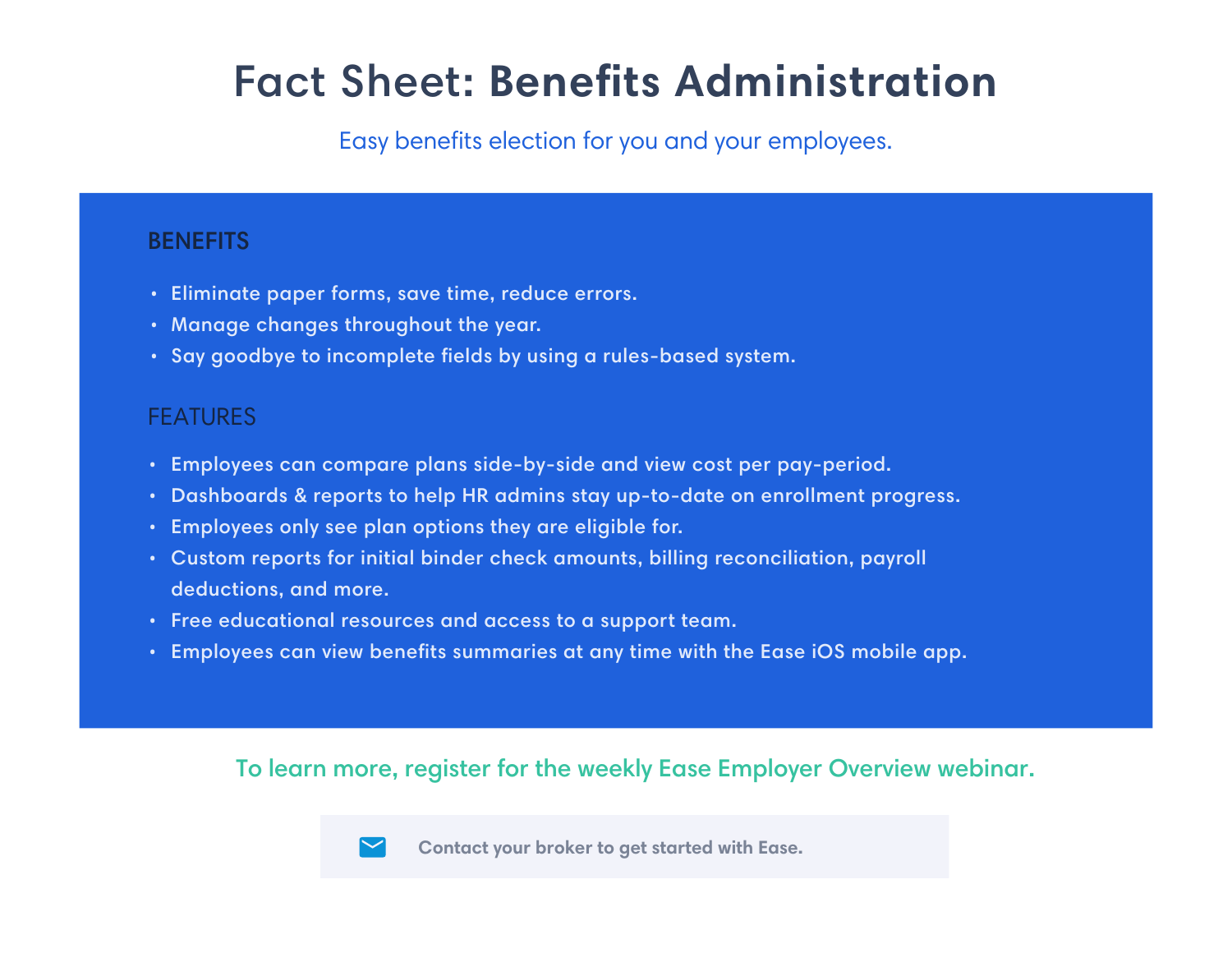# Fact Sheet: **Hiring & Onboarding**

### Give employees a flawless first day.

### **BENEFITS**

- **•** Increase employee engagement & happiness.
- Decrease time it takes to onboard an employee. **•**
- Find information about employees in one central location. **•**

### **FEATURES**

- Collect I-9, W-4, and direct deposit information. **•**
- Create and send custom documents like offer letters.
- Distribute documents for employees to review. **•**
- Store onboarding documents securely in the cloud. **•**
- Track if employees have reviewed required documents. **•**
- Ability to e-sign required documents. **•**
- Syncs with Ease's benefit administration. **•**
- Add emergency contacts. **•**

### To learn more, register for the bi-weekly Ease HR product features webinar.

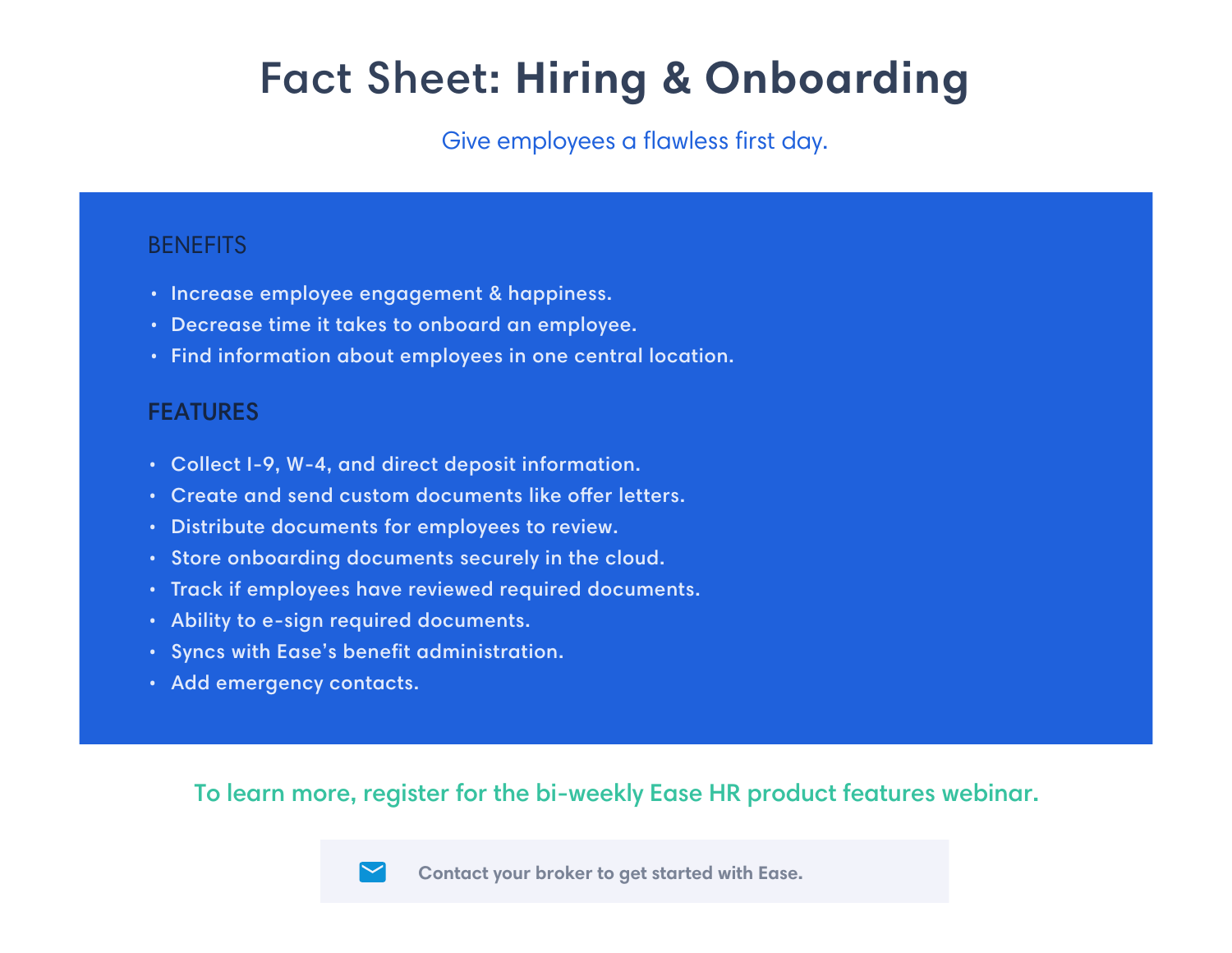# Fact Sheet: **Payroll Integrations**

### Payroll and benefits in sync

### **BENEFITS**

- Ability to automate the benefit change process. **•**
- One central, integrated system of record for payroll, benefits, online enrollment, and onboarding. **•**
- Simple employee setup. **•**

- Make open enrollment and benefit changes throughout the year. **•**
- Automatically communicate any benefit changes to your payroll provider. **•**
- Eliminate duplicate data entry. New employees set up with payroll providers will automatically **•** flow to Ease or new employees set up in Ease will automatically flow to the payroll provider, depending on the partner.
- Use one of our robust integrations with ADP Workforce Now, TRAXPayroll, and Paylocity. **•**
- Don't see your payroll provider in the list above? Ask your broker about our Payroll API. **•**



#### FEATURES

Contact your broker or support@Ease.com to integrate your payroll with Ease.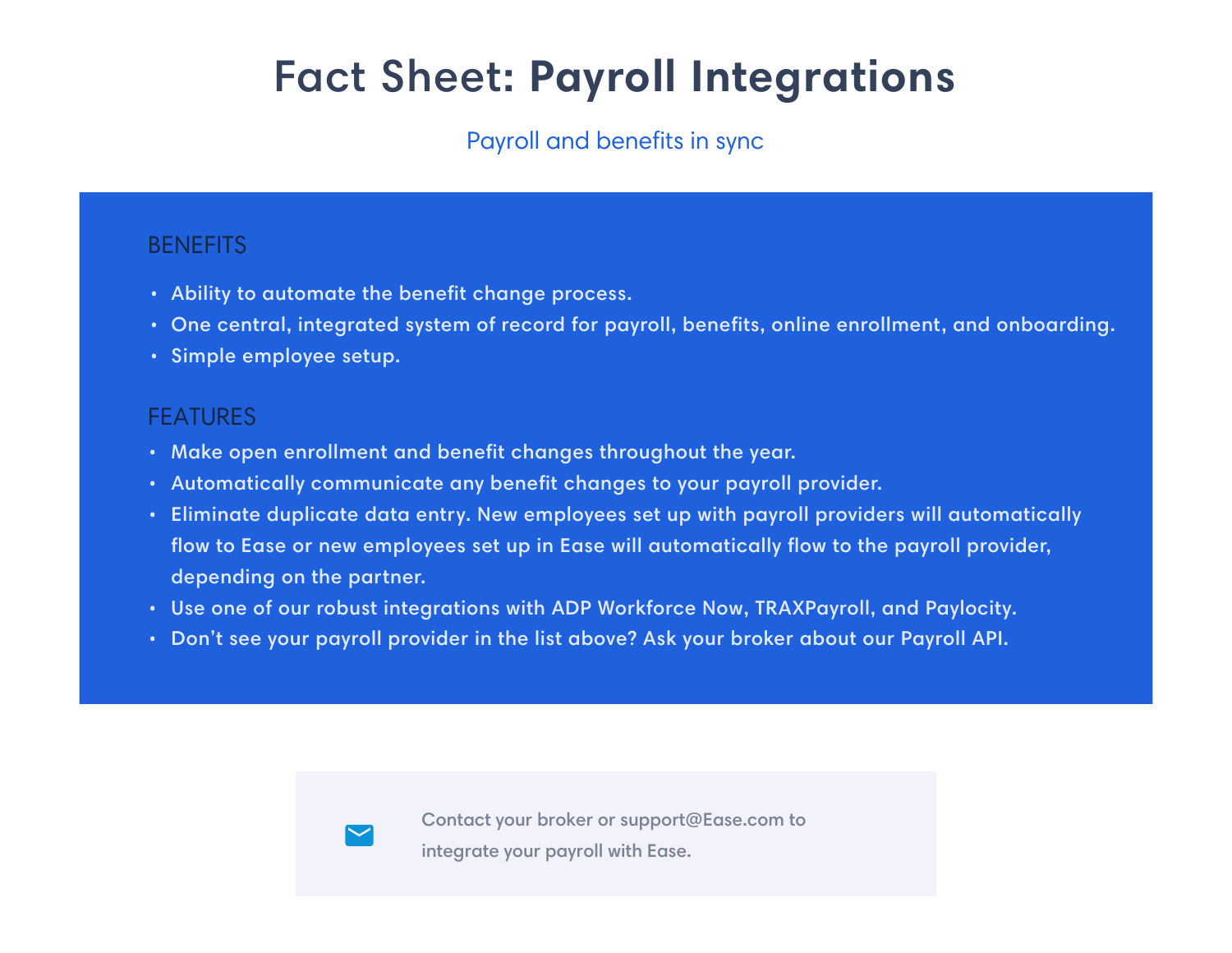# Fact Sheet: **EaseHR**

### The best way to manage company growth

### **BENEFITS**

- One database to manage and administer HR associated tasks **•**
- Syncs with all Ease software, including benefits, payroll integrations, and **•** onboarding

**To learn more, and the bi-contact your broker to get started with** weekly Ease HR product features in the second features of the second features of the second features of the second features of the second features of the second features of the second features of the second features of the **EaseHR, or visit your Marketplace.**



- PTO Policies: Setup holidays and manage complex PTO policies. Employees can view hours remaining per policy, such as PTO, sick leave, and FMLA.
- Time-Off Tracking: Employees can request time-off and managers can approve those requests on the go.
- Performance Reviews: Custom performance reviews and performance review templates
- Company Stats: Visualized HR stats, including employee growth, company diversity, and organization charts.
- Employee Events & Company Directory: Colleagues can connect at any time with a repository of employee contact information. Managers can keep track of birthdays, and work anniversaries.
- Ease iOS & Android Mobile App: Access time-off tracking and your company directory from anywhere, at any time.



### FEATURES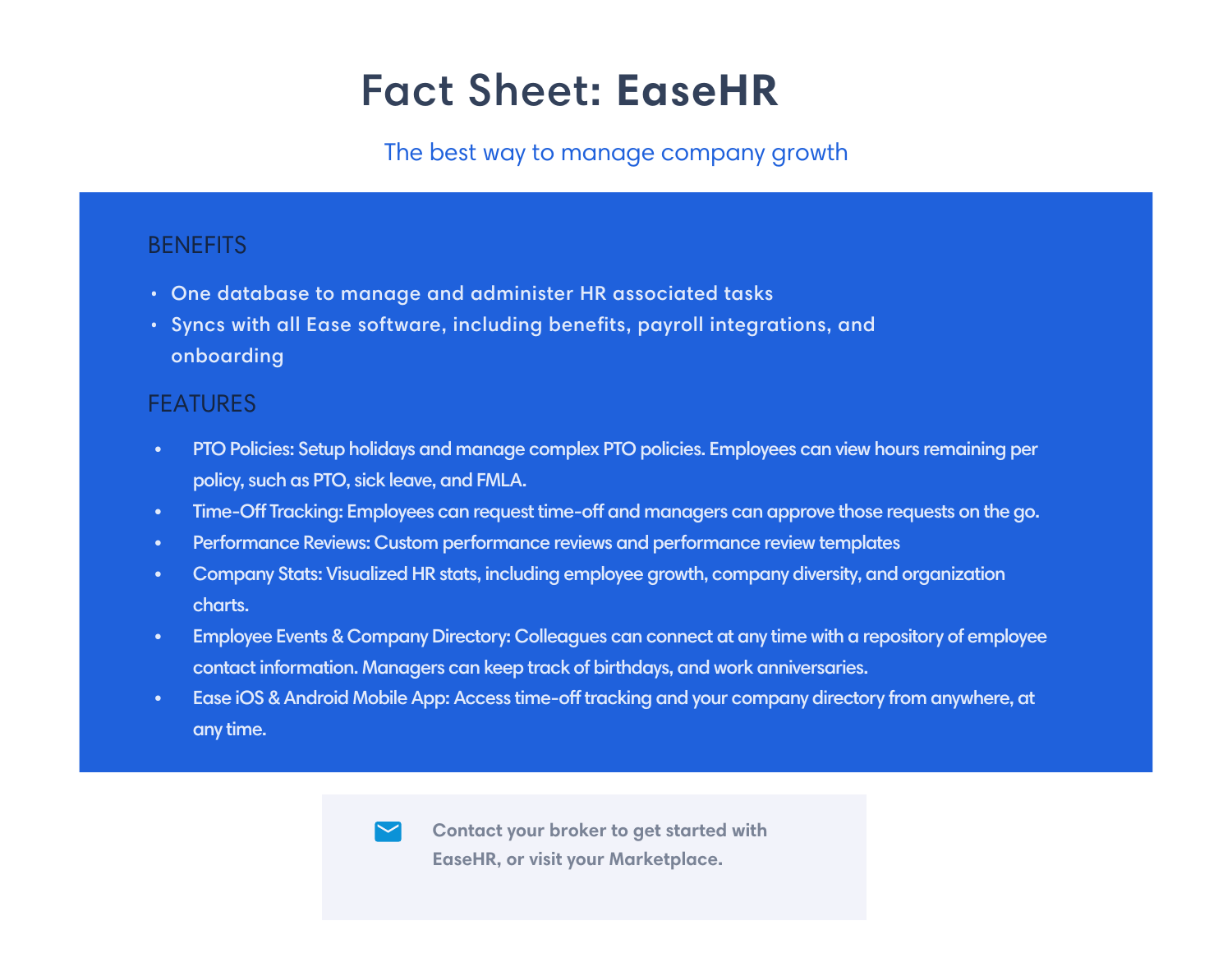# Fact Sheet: **ACA with Ease**

- Stay compliant and avoid penalties. **•**
- **•** Syncs with benefits.
- Year-round tracking capabilities to stay up-to-date.

## Everything you need for ACA compliance, all in one place.

### **BENEFITS**

- Calculate Applicable Large Employer (ALE) status. **•**
- **Track current and historical employee data.**
- Determine eligibility for variable hour workers by implementing look-back **•** measurement and stability periods.
- Measure if coverage meets affordability standards using all W-2, Rate of Pay, and Federal Poverty Line safe harbors.
- Download completed, signature-ready 1094-B/1094-C and 1095-B/1095-C Forms. **•**

### FEATURES

### To learn more, view this ACA with Ease short video.



**Contact your broker to get started with ACA with Ease or visit your Marketplace.**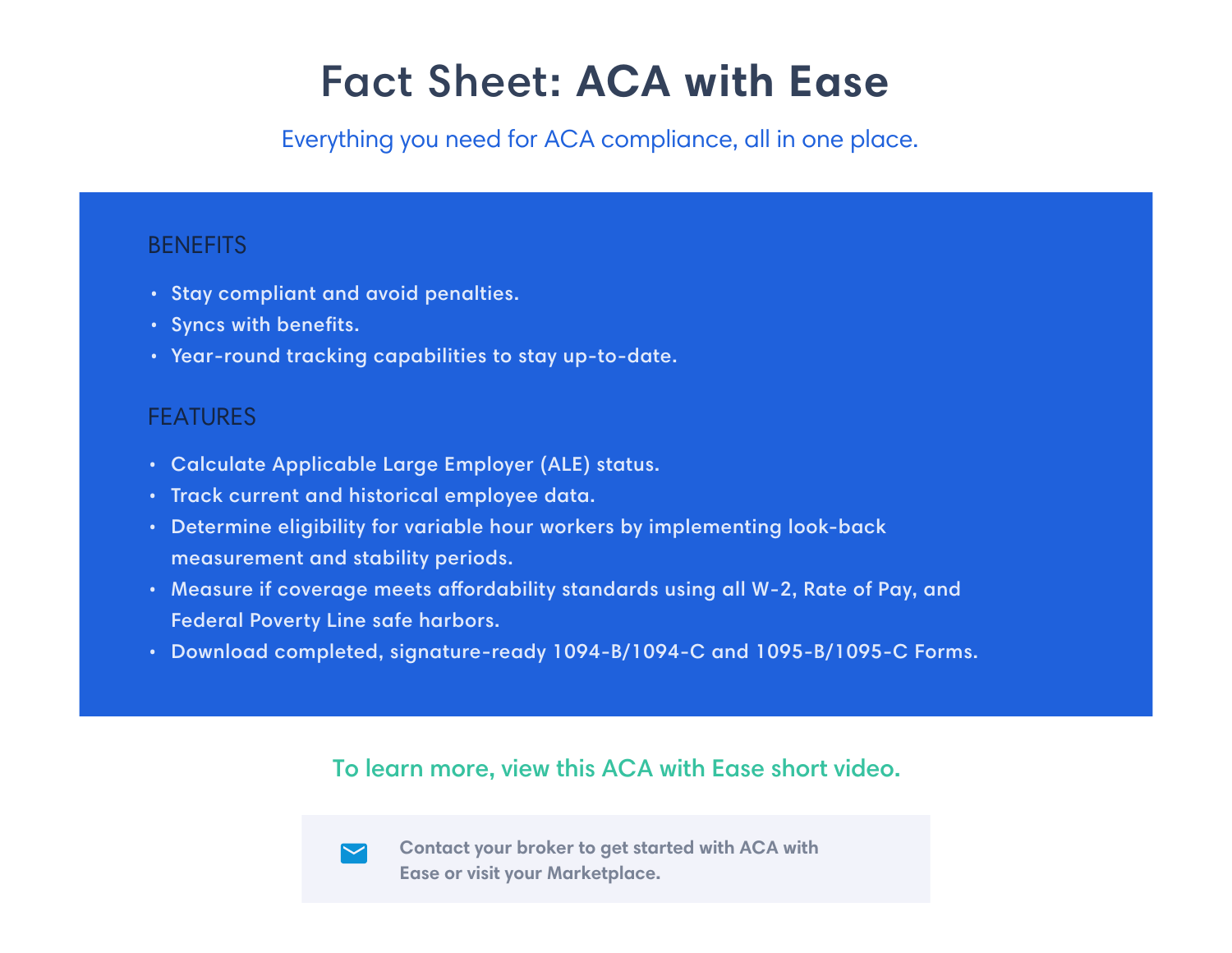# Fact Sheet: **Marketplace Products**

Expand your benefits offering

### **BENEFITS**

- Diverse and large library of services & **•** integrations.
- Consumer driven-benefits which **•** decrease tax burdens and eliminate the need to manually file claims.



#### **Human Resources**

- **HRAnswerLink**
- **HR On-Demand**

- **Call a Doctor Plus**
- **MDLIVE**
- **Plushcare**

- **Alliance Direct Benefits**
- **freshbenies**
- **Lively**

- **PeoplePay**
- **Starmount**
- **TASC**

#### **Tailored Benefits**

#### **Telemedecine**

#### **Third Party Administrators**

### MARKETPLACE PRODUCTS

**Visit your Marketplace or contact your broker to get started with any of these Marketplace partners.**